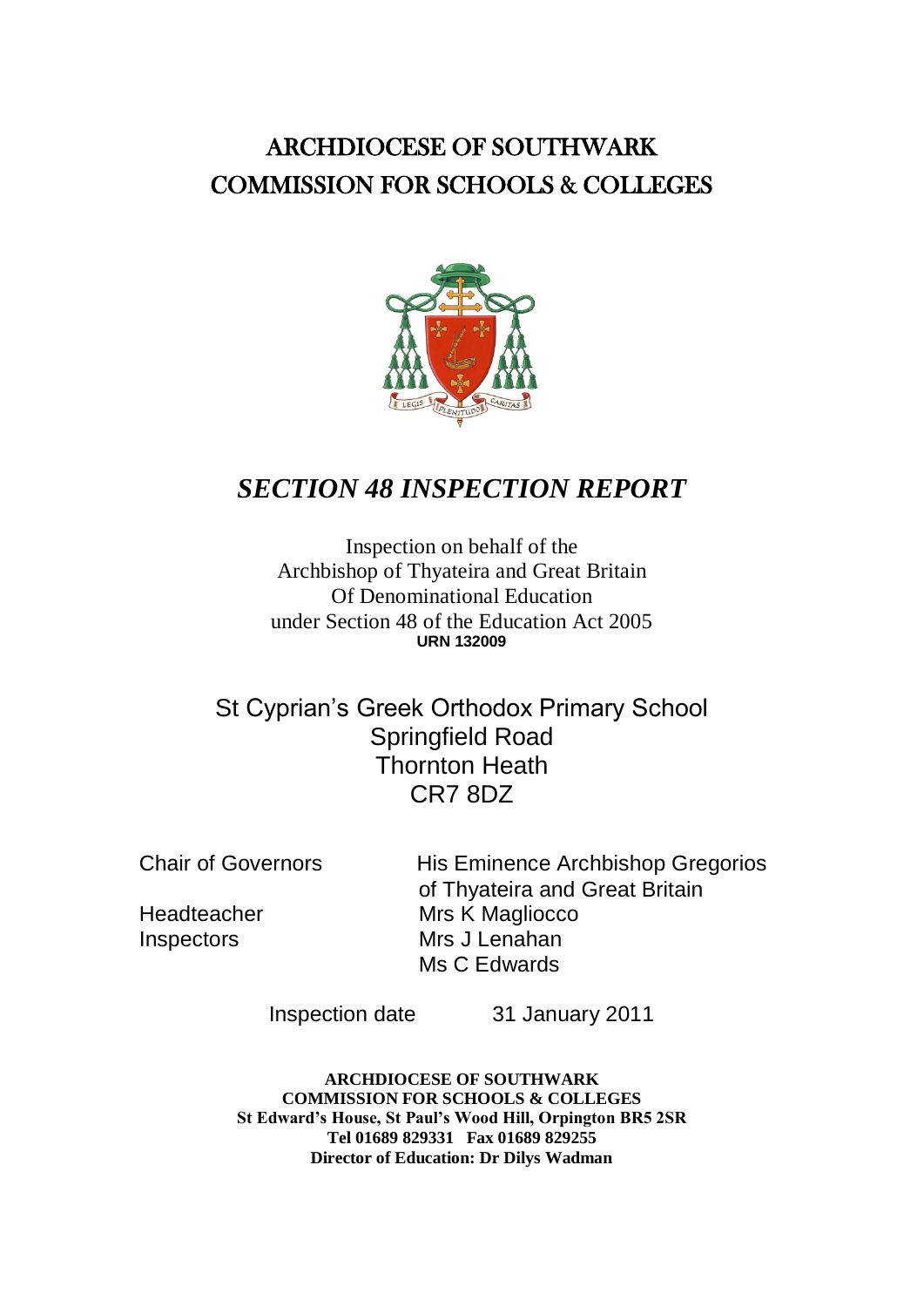## Introduction

### **Description of the school**

St Cyprian's is voluntary aided. It is maintained by Croydon LA and is under the auspices of the Archdiocese of Great Britain and Thyateira. The principal parishes which the school serves cover a wide catchment area of South London and includes pupils from St. George's Kingston, St Constantine and St Helen Crystal Palace, St Nectarios Battersea and St Mary's in Camberwell. The proportion of pupils who are Greek Orthodox is 20% with a further 10% from other Orthodox faiths. The average weekly proportion of curriculum time given to religious education is 5% in Key Stage 1 and 5% in Key Stage 2.

The school takes pupils from 3 to 11 years. The number of pupils currently on roll is 401. The attainment of pupils on entering the school is broadly around average. 13% of pupils are eligible for free school meals. Around 18% of the pupils receive extra support in class which is over twice the national average. About 60% of pupils come from families of Greek origin or other European backgrounds. The number of pupils joining or leaving the school other than at the normal times is much higher than normally found. Approximately 30% of pupils are learning English as a second language. The school was awarded the 'Inclusion Quality Mark' in October 2010. All pupils have a daily lesson in the Modern Greek Language and the school has received an award for the excellence of teaching the language from the Leading Aspect Agency.

#### **Key for inspection grades**

| Grade 1 | Outstanding | Grade 3 | Satisfactory |
|---------|-------------|---------|--------------|
| Grade 2 | Good        | Grade 4 | Inadequate   |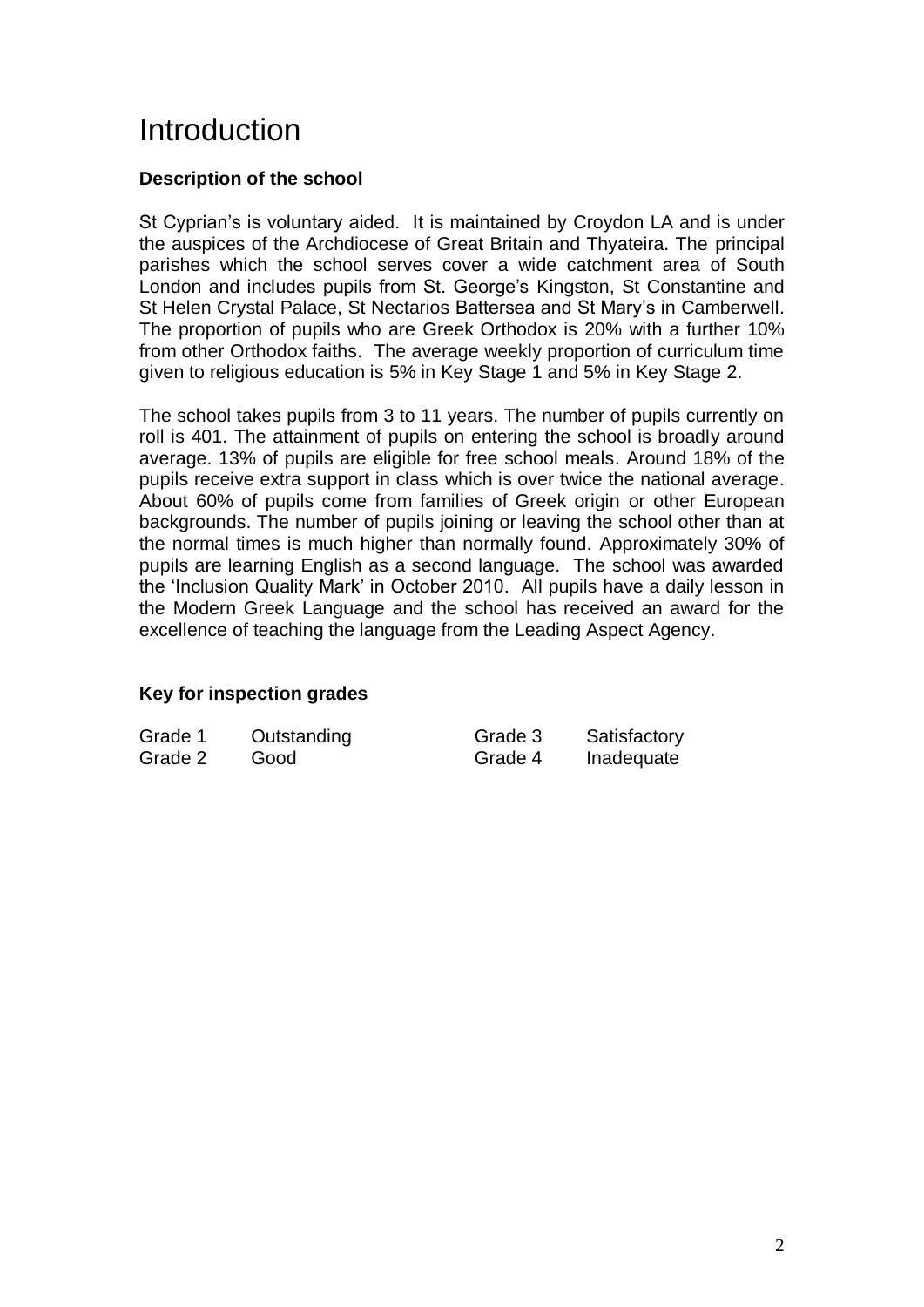## Overall effectiveness as a Greek Orthodox school

St Cyprian's has a strong Greek Orthodox ethos with outstanding leadership from governors, headteacher and deputy who are instrumental in effectively developing and maintaining the school's unique identify. The school is successful in promoting its mission as it provides education of the highest quality that is enriched by the progressive teaching of the Greek language and Christian Orthodox religion. Prayer and worship have a central role in the school's daily life. The inclusion of all pupils is central to the school's vision. Relationships within the school are very good and reflect 'The St Cyprian's Way' which fosters respect, love and care for self, each other and the community. Parents are overwhelmingly supportive of the school. They state that religion is "a way of life which is active, practical, alive and embraces pupils of other faith denominations". High expectations and calmness are tangible features of the school. Staff work as a team to create a purposeful, stimulating and orderly environment which is conducive to learning. The behaviour of the pupils is exemplary. Close links exist between the school and parishes, with staff and pupils benefiting from the dedicated support of the priests. Community cohesion is a strength and provision is broad, child centred and innovative. High profile is given to religious education and leaders are committed to further enhance curriculum provision. The subject is very well managed and pupils' attainment is high. Issues raised in the last inspection (Oct 2007) have all been addressed with evidence of improvements in curriculum provision, assessment procedures, teaching and learning and the monitoring role of the subject coordinator. The school has good capacity to improve due to accurate self-evaluation of its strengths and areas for development.

**Grade 1**

#### **What steps need to be taken to improve further?**

Governors and leaders should:

Continue to enhance curriculum provision by collating the most relevant aspects of the current programme (Here I Am) with that of 'Living our Orthodox Faith'.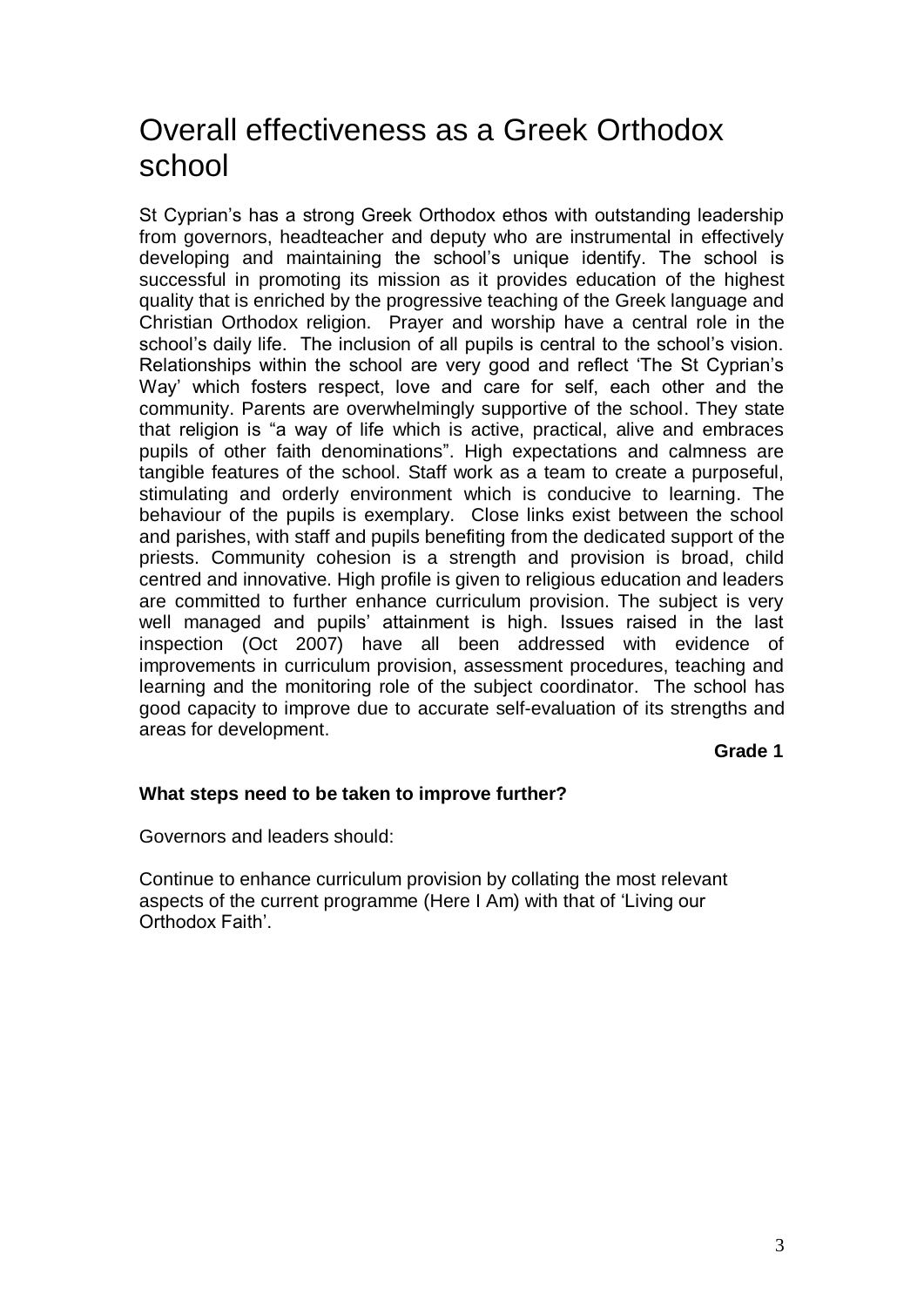# The Greek Orthodox life of the school

#### **Leadership and management Crame Crame Crame Crame 1**

The headteacher and deputy share a clear vision and form an effective partnership for leading, developing and maintaining the Greek Orthodox life of the school. Together, they foster the school's mission and promote its values through example, dedication and commitment. They communicate a strong sense of spiritual purpose, with a focus on promoting high standards, team work and the fullest possible development of each individual pupil. The school is effectively managed with a welcoming atmosphere, wherein the Greek language and Greek Orthodox religion are all entwined. High quality icons, chapel, attractive displays and religious murals emphasise the school's unique ethos. Relationships within the whole school community are very good. Pupils of all faith backgrounds are respected and valued as due emphasis is placed on guiding and supporting the faith journey of each individual. Policies and procedures to support pupils' welfare are grounded in the Gospel values of love and respect. Pupils understand these values as their demeanour in class and round the school is exemplary. They value the caring attitude of the teachers who listen to them and encourage their learning. Close links with the four parishes are fostered and the input of the priests in guiding and supporting leaders, staff and pupils is much appreciated.

#### **Quality of provision for personal and collective worship Grade 1**

Prayer and worship are central to the daily life of the school. The pupils witness and actively participate in acts of worship, whole school assemblies, and have opportunities to engage in reflective personal prayer. Their response during the collective worship attended during the inspection to celebrate the feast of The Three Hierarchs was exemplary. Pupils' engage with reverence and respect during prayer times in class, demonstrating their growing awareness of its value and purpose in their lives. The programme for collective worship is very well planned to support the pupils' spiritual and moral development and its impact on learning is effectively monitored. This programme is carefully linked to the Greek Orthodox calendar with regular and much appreciated input from the clergy. Members of the clergy also lead each of the four Houses and involve the pupils in celebrating each church's patron saint. The school reaches out to parents and they are invited to participate in the cycle of liturgies throughout the year. Prayer areas in classrooms display age appropriate bibles, icons, lighted candles and artefacts and in most cases offer focal points for reflection and personal intercessions to God.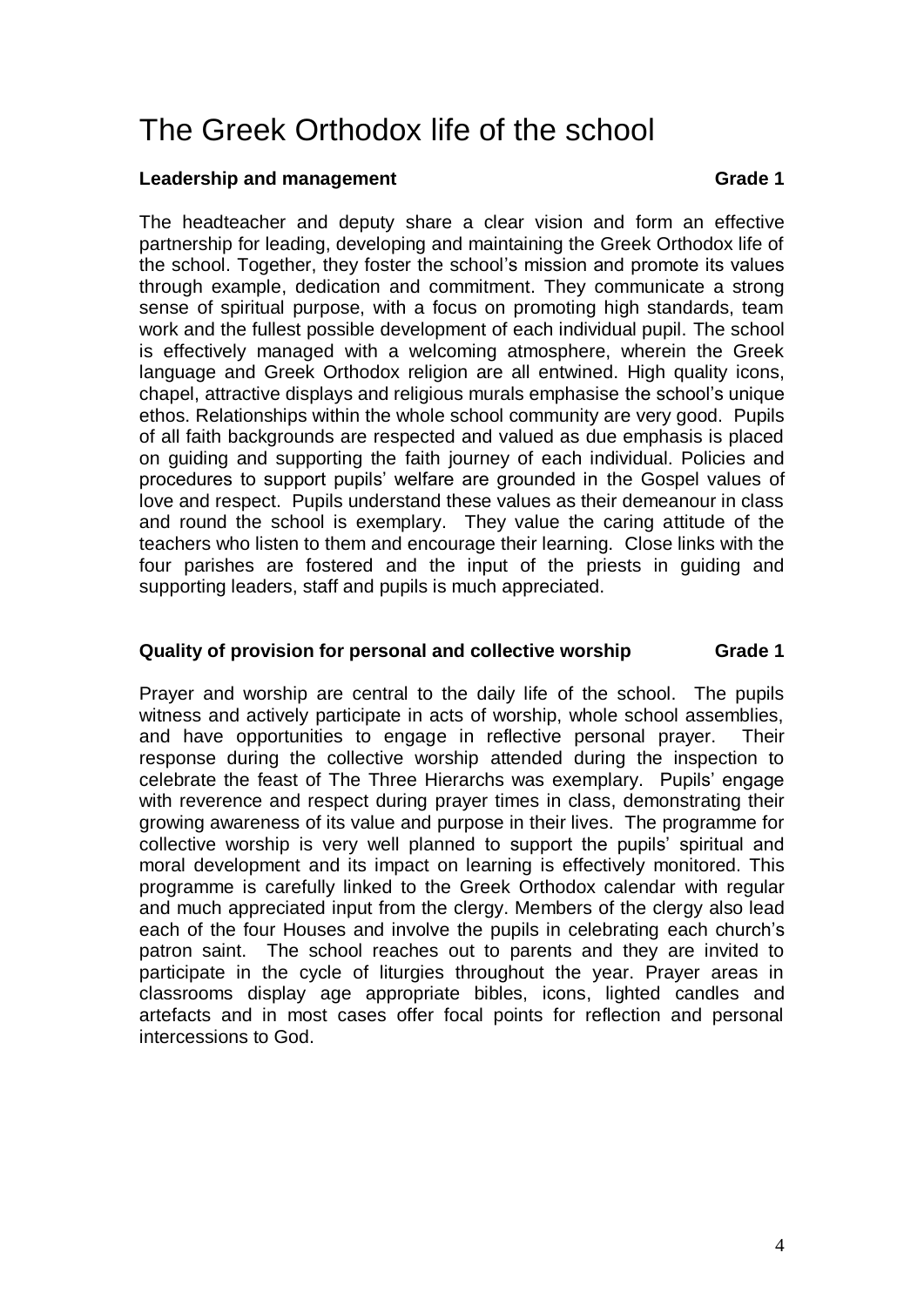#### **Community Cohesion Grade 1**

Community cohesion is an outstanding area in the day to day life of the school. The inclusion of all is a central goal and shared vision. Leaders and managers liaise to serve the common good and promote a family community within the school. The Greek Orthodox membership enables the school to develop links with the wider church in Greece, Cyprus and South Africa, giving pupils an insight into their wider faith community. The school is effective in including all staff and pupils in its corporate life and worship. Provision for religious education includes the celebration of the school's rich cultural diversity with an 'Inter Faith Week' where parents and pupils share and celebrate their cultural and faith difference. Pupils' friendship bonds cross faith, cultural and social boundaries. They demonstrate awareness that they are members of one human family responsible for one another. Pupils' active participation in parish liturgies and interaction with local schools through areas such as sport enables them to be involved in the local community. Opportunities to educate pupils about the major world faiths are very well integrated into the curriculum. Celebration of 'Black History Month', links with Gatton Islamic School in Tooting, links with a non-denominational school in Crawley and with Krishna Avanti School in Slough all serve to give pupils firsthand experience of learning about the beliefs and practices of other faiths. The pupils' global understanding of community and supporting the less fortunate in society is promoted effectively with support for an orphanage in Ghana and a school in Cambodia. Pupil voice is given due respect. Members of the School Council are clear about their role and appreciate how they are encouraged to influence decisions and trusted in helping their school to be a safe and happy place.

# Religious education

#### **Achievement and standards in religious education Grade 1**

The standards achieved in religious education are high across all key stages. Pupils are gaining knowledge, skills, understanding and religious vocabulary at a very good rate. The behaviour of pupils in class is outstanding as they are respectful, enthusiastic and attentive. They are eager to express ideas and by the end of Key Stage 2 they can undertake Bible research, interpret meaning and relate teaching to their lives. Pupils' workbooks show engagement with the topics studied and depth of coverage. Work is well presented and marking is affirmative, yet mindful of the learning intention with guidance for the pupil. The focus on assessment and tracking pupil progress indicates that standards are likely to continue to improve. The spiritual and moral development of the pupils is rooted in the teachings and beliefs of the Greek Orthodox Church. Conversations with pupils, and observations by the inspectors during lessons, indicate that teaching has an impact on their attitude, behaviour and living in accordance with the 'St Cyprian's Way'.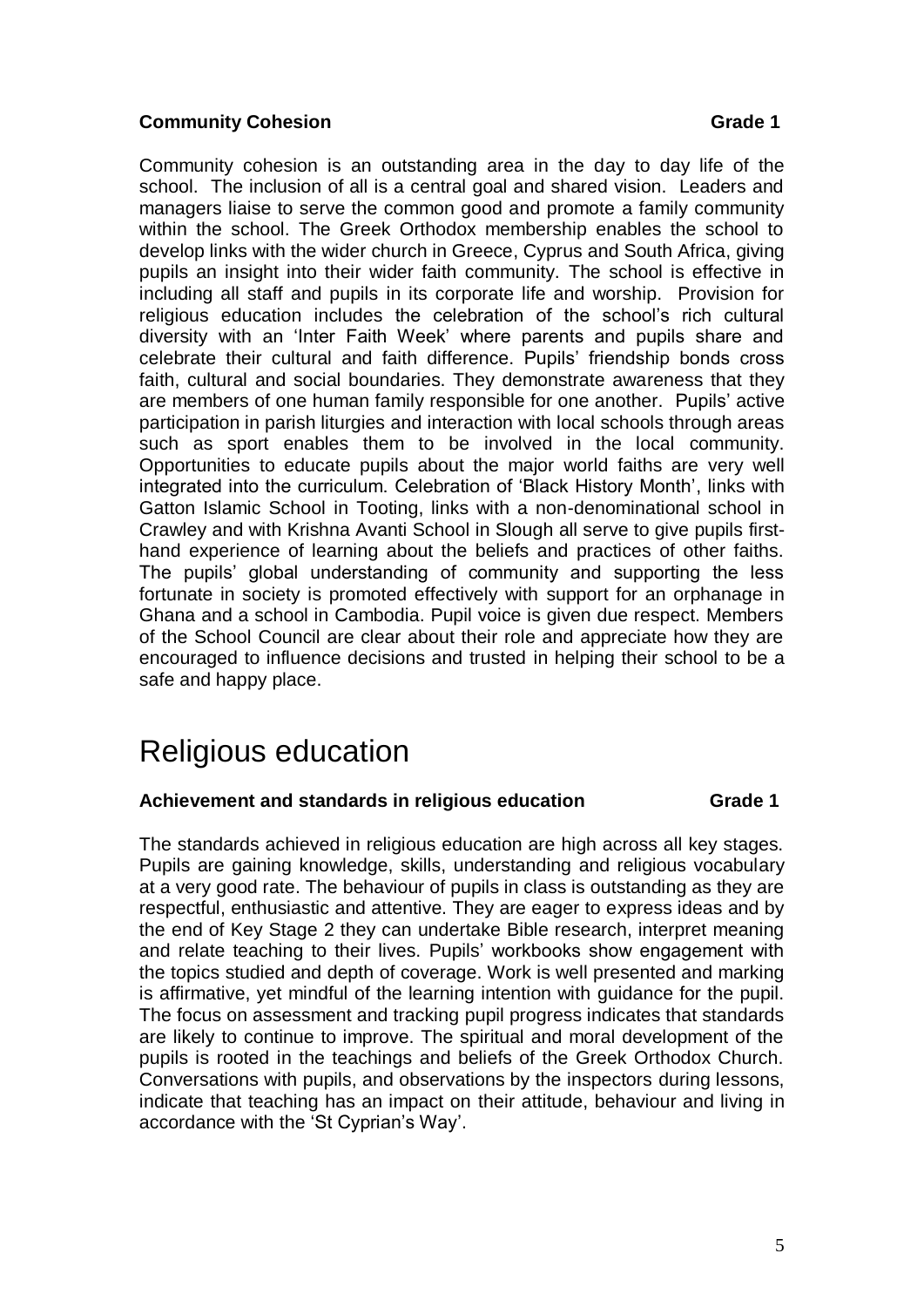#### **Teaching and learning in religious education Grade 1**

Pupils thrive as a result of the teaching, have a positive attitude, enjoy religious education lessons and make very good progress. The teachers' good subject knowledge and commitment to Greek Orthodox beliefs lends confidence to their teaching. Icons, visual resources, Bibles and story books such as 'God's Dream' by Desmond Tutu are used very well to engage the interest of pupils. High expectations of pupils' attitude, response and behaviour serve to create classroom environments that are conducive to learning. Careful planning and assessment of learning ensure that work is very well pitched and suitably challenging for all the pupils. Lesson plans include tasks that encourage pupils to think. Pupils are given time to reflect on scripture and relate religious teaching to personal experience. An outstanding example of such teaching was seen in Year 6 where pupils used their Bibles to look up 'The Parable of the 3 Servants' (Matt 25: 14-30) and then identified how 'The Three Hierarchs' used their talents for the benefit of mankind. The deployment of teaching assistants is good as pupils with special educational needs have full access to the curriculum.

#### The religious education curriculum and the contract of the crace 2

The religious education curriculum is good. The adapted 'Here I Am' religious education programme and the programme of study linked to the Greek Orthodox liturgical calendar provide a systematic study of God, the life and teachings of Jesus, central beliefs and traditions of the Church and the relationship between faith and life. The school has identified the need to review its current provision and assessment procedures so that its religious teaching programme is tailor made to meet its unique requirements. Curriculum provision offers pupils' opportunities to reflect and develop a response to God's call in their every day lives. Full advantage is taken of opportunities to develop skills in reading, Bible research, speaking and listening, drama, use of IT, exploration of the humanities and art in religious education lessons. The curriculum is enriched by focused weeks of study about The Jewish and Islamic Faiths which includes welcoming practitioners of these faiths to assemblies and visiting their places of worship. The school's ethos permeates through the physical, social and health education (PSHE) programme and is taught within the formal curriculum and accessed through Greek lessons, religious education, science, humanities and literacy. The curriculum makes a significant contribution to the spiritual and moral development of the pupils as they are taught to respect one another by following the school motto "I am strong through Jesus Christ".

#### **Leadership and management of religious education Grade 1**

The subject leader has a strong sense of the educational mission of the Greek Orthodox Church and the role of the subject in contributing to the school's part in this. The headteacher and senior leadership team support her, giving high priority to the subject. They are effective in their team work as they successfully promote a sense of spiritual purpose and high quality religious education. This unity of purpose and shared vision ensures that the faith